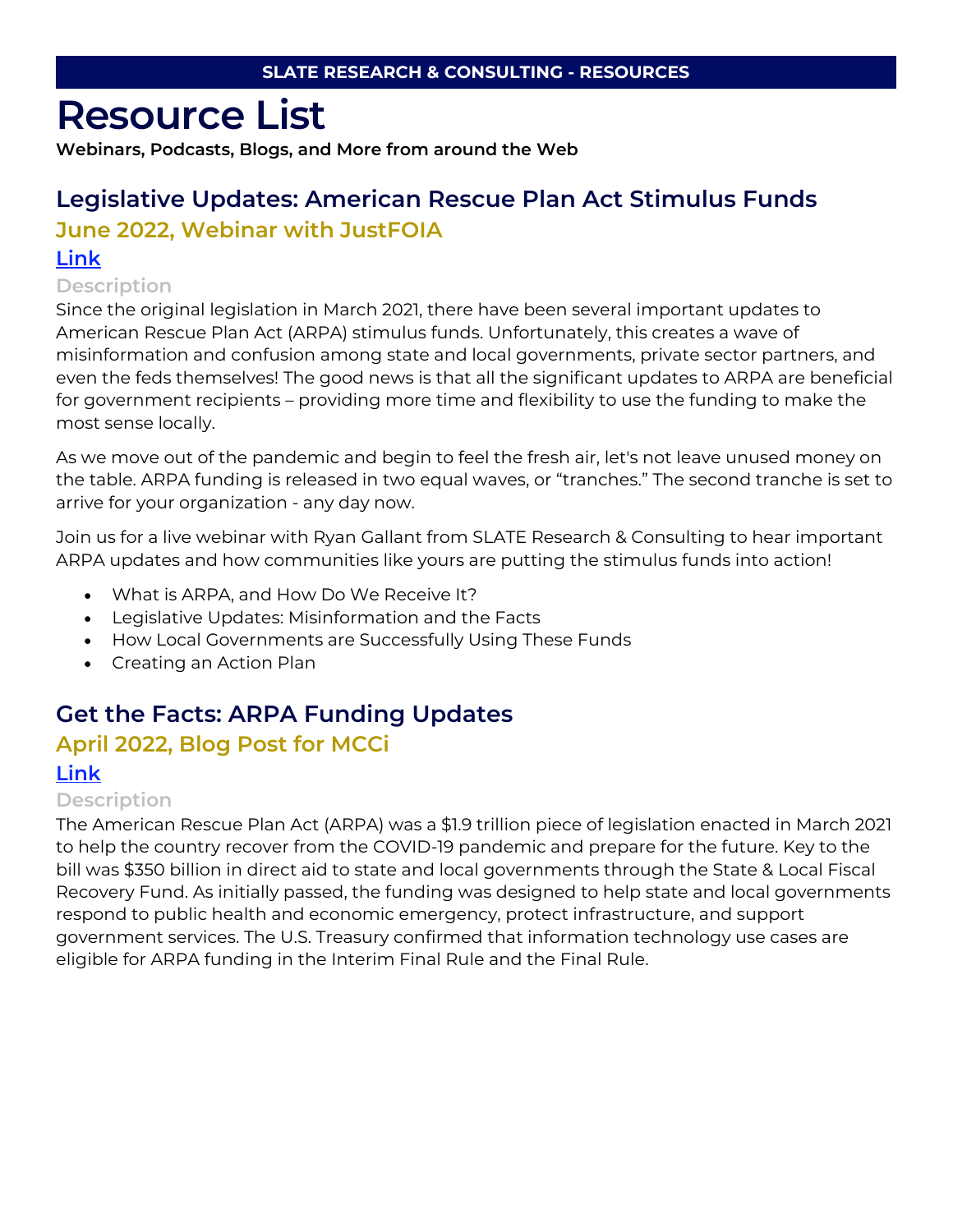## **Future-Proof Your Office with American Rescue Plan Act Funding 2021, Webinar and Other Resources with JustFOIA [Link](https://www.justfoia.com/resources/future-proof-your-office-with-american-rescue-plan-act-funding/)**

#### **Description**

The American Rescue Plan Act (ARPA) offers more than economic recovery from the pandemic. Many experts say the funding provides a means to establish work environments to benefit future generations.

## **ARPA Questions Answered**

## **2021, Webinar with MCCi**

#### **[Link](https://mccinnovations.com/resource/american-rescue-plan-act-ask-the-experts-with-slate-research/?utm_source=heyorca&utm_medium=social&utm_campaign=arpa_funding_updates)**

#### **Description**

CEO of SLATE Research & Consulting, Ryan Gallant, and our Senior Solutions Consultant, Amanda Sommers, are passionate about government operations. They are subject matter experts with real-world experience working with state and local government, in addition to the education industry. As a recent participant in the "American Rescue Plan Act FAQs with Ryan Gallant" GovLove podcast, he dove deep into the American Rescue Plan Act (ARPA) and answered questions about how it will impact local government. Ryan discussed what the funding could be used for and how it compares to the CARES Act funding. He's passionate about making a case for using ARPA funding for IT needs and digitizing services. Gain insight on how your peers plan to use stimulus funds and identify what matters most for your organization

We cover the following in this video:

- ARPA Facts
- FAQs
- Use Case Highlight: Cabarrus County quickly prepares a renters assistance application

## **Accelerating Permitting and Licensing Processes with American Rescue Plan Funding**

# **May 2021, Webinar with Granicus**

## **[Link](https://granicus.com/resource/accelerating-permitting-and-licensing-processes-with-arpa-funding/)**

#### **Description**

Transitioning your permitting and licensing processes from partially manual to digitally end-toend is one of the soundest investments your government agency can make. The systems and processes commonly used to process licenses and permits — from PDFs to simple online forms to automated email workflows — can be needlessly challenging, time-consuming, and often have redundancies.

Join us on-demand to discover how local governments can keep up with resident requests, reduce process request time by up to 80%, and cut costs by 340%, all with funding from the American Rescue Plan.

Join Granicus and SLATE Consulting to Learn:

• Why online permitting and licensing is key